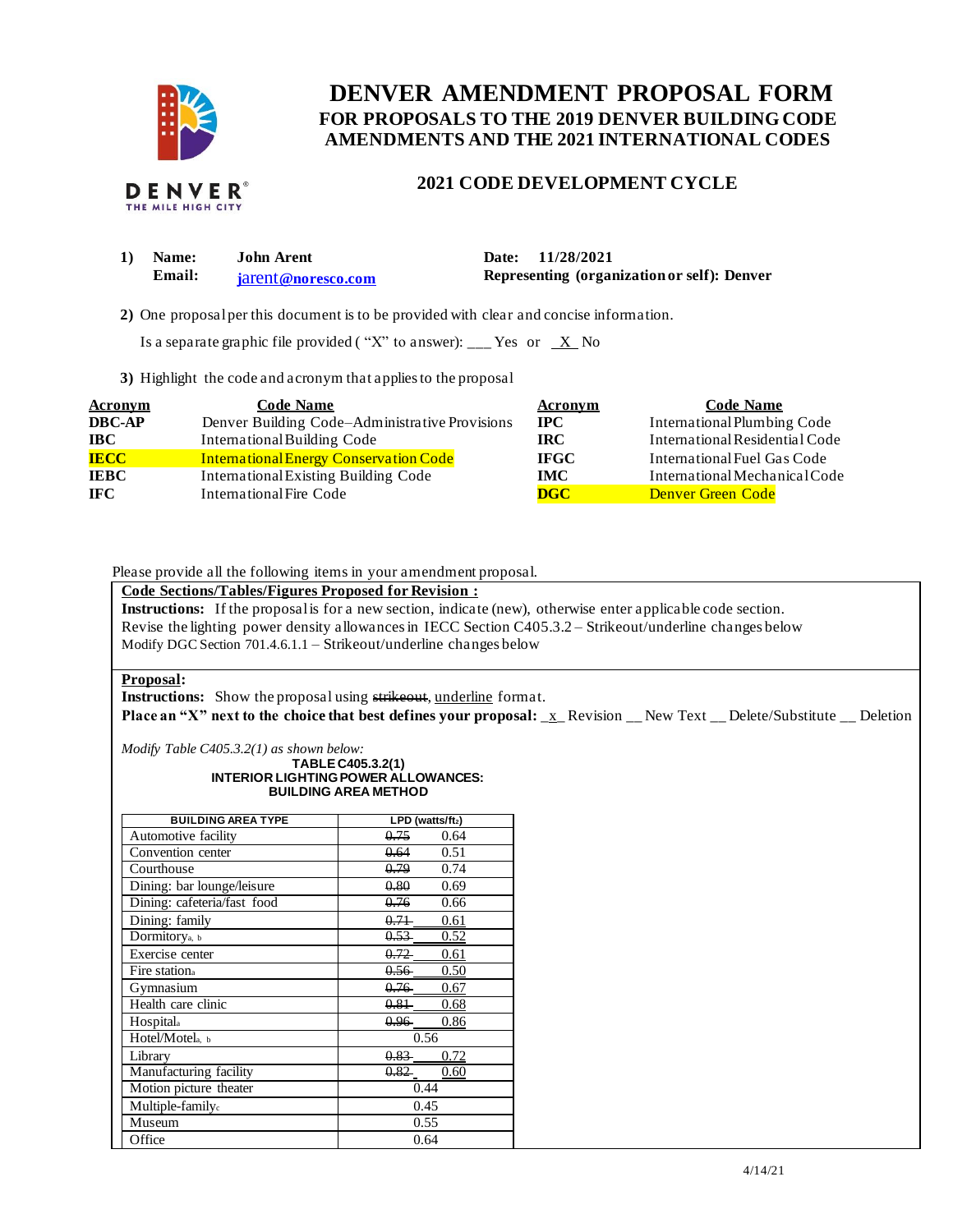| Parking garage          |                  |
|-------------------------|------------------|
| Penitentiary            | 0.69<br>0.67     |
| Performing arts theater | 0.84             |
| Police station          | 0.66             |
| Post office             | $0.65 -$<br>0.62 |
| Religious building      | 0.67             |
| Retail                  | 0.84             |
| School/university       | 0.72<br>0.67     |
| Sports arena            | 0.76             |
| Town hall               | 0.69             |
| Transportation          | 0.50             |
| Warehouse               | 0.45<br>0.41     |
| Workshop                | 0.83<br>0.91     |

*Modify Table C405.3.2(2) as shown below:* 

#### **TABLE C405.3.2(2) INTERIOR LIGHTINGPOWER ALLOWANCES: SPACE -BY -SPACE METHOD**

| <b>COMMON SPACE TYPES</b>                          | LPD (watts/ft <sup>2</sup> ) |
|----------------------------------------------------|------------------------------|
| Atrium                                             |                              |
| Less than 40 feet in height                        | 0.48                         |
| Greater than 40 feet in height                     | 0.60                         |
| Audience seating area                              |                              |
| In an auditorium                                   | 0.610.44                     |
| In a gymnasium                                     | 0.23                         |
| In a motion picture theater                        | 0.27                         |
| In a penitentiary                                  | 0.670.44                     |
| In a performing arts theater                       | 1.160.75                     |
| In a religious building                            | $0.72 - 0.65$                |
| In a sports arena                                  | $0.33 - 0.30$                |
| Otherwise                                          | $0.33 - 0.23$                |
| Banking activity area                              | $0.61 - 0.55$                |
| Breakroom (See Lounge/breakroom)                   |                              |
| Classroom/lecture hall/training room               |                              |
| In a penitentiary                                  | 0.89 0.81                    |
| Otherwise                                          | $0.71 - 0.65$                |
| Computer room, data center                         | 0.94 0.85                    |
| Conference/meeting/multipurpose                    | $0.97 - 0.88$                |
| room                                               |                              |
| Copy/print room                                    | 0.31                         |
| Corridor                                           |                              |
| In a facility for the visually impaired            | 0.71.                        |
| (and not used primarily by the staff) <sup>b</sup> |                              |
| In a hospital                                      | $0.71 - 0.65$                |
| Otherwise                                          | $0.41 - 0.37$                |
| Courtroom                                          | 1.200.98                     |
| Dining area                                        |                              |
| In bar/lounge or leisure dining                    | 0.86 0.62                    |
| In cafeteria or fast food dining                   | 0.400.36                     |
| In a facility for the visually impaired            | 1.27                         |
| (and not used primarily by the staff)              |                              |
| In family dining                                   | 0.60 0.54                    |
| In a penitentiary                                  | 0.42                         |
| Otherwise                                          | $0.43 - 0.39$                |
| Electrical/mechanical room                         | $0.43 - 0.39$                |
| Emergency vehicle garage                           | $0.52 - 0.47$                |
| Food preparation area x                            | 1.09 0.92                    |
| Guestroome, d                                      | 0.41                         |
| Laboratory                                         |                              |
| In or as a classroom                               | $1.11 - 1.04$                |
| Otherwise                                          | $1.33 - 1.24$ .              |
| Laundry/washing area                               | $0.53 - 0.43$                |
| Loading dock, interior                             | 0.88 0.51                    |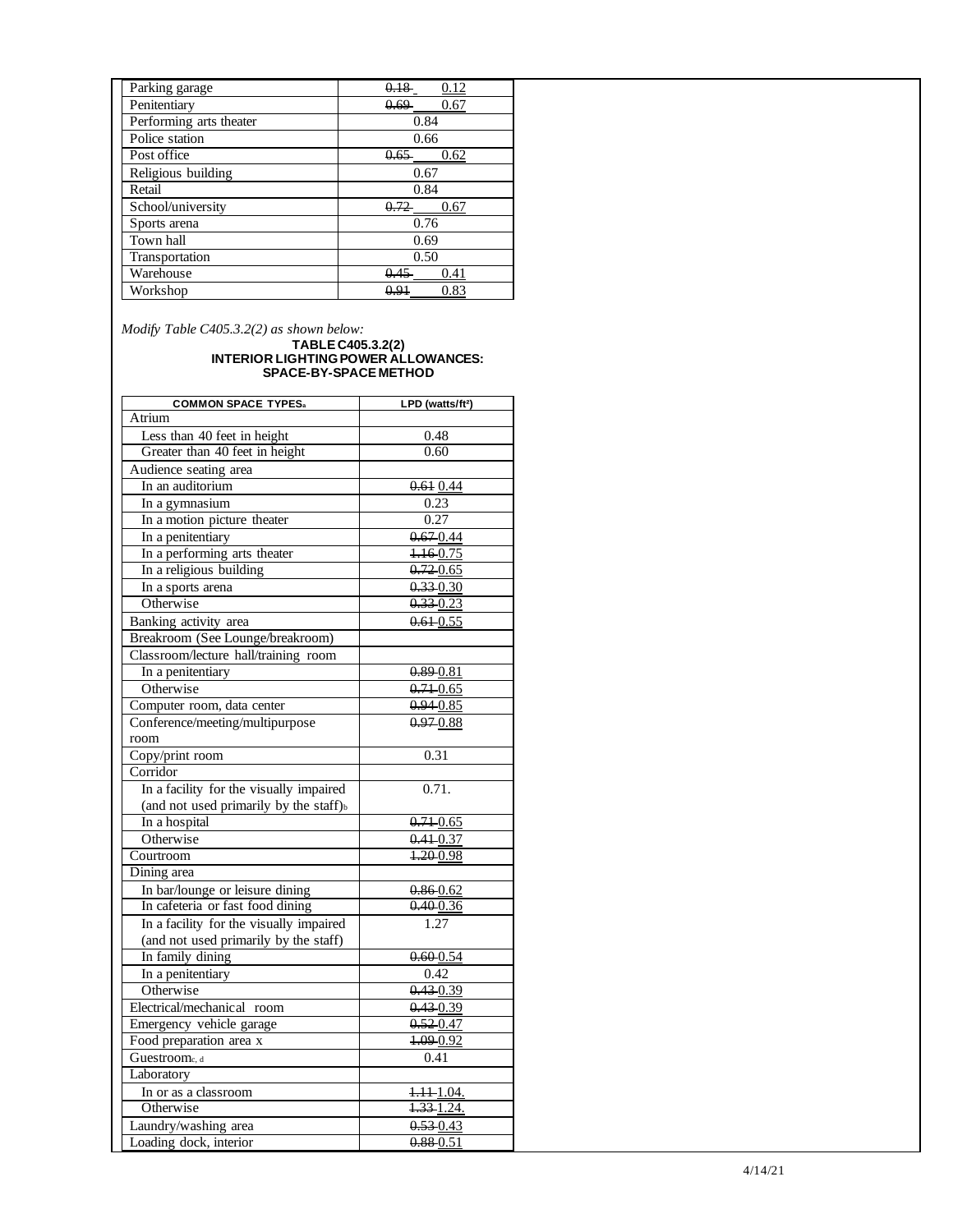| For an elevator<br>$0.65 - 0.52$<br>In a facility for the visually impaired<br>$1.69 - 1.30$<br>(and not used primarily by the staff) $_b$<br>In a hotel<br>$0.51 - 0.46$<br>In a motion picture theater<br>0.23<br>In a performing arts theater<br>$1.25 - 0.82$<br>Otherwise<br>$0.84 - 0.76$<br>Locker room<br>$0.52 - 0.45$<br>Lounge/breakroom<br>In a healthcare facility<br>$0.42 - 0.38$<br>Otherwise<br>$0.59 - 0.44$<br>Office<br>Enclosed<br>$0.74 - 0.67$<br>Open plan<br>$0.61 - 0.55$<br>Parking area, interior<br>0.15 0.11<br>$1.66 - 1.23$<br>Pharmacy area<br>Restroom<br>In a facility for the visually impaired<br>1.26 0.81<br>(and not used primarily by the staff <sub>b</sub><br>Otherwise<br>$0.63 - 0.57$<br>$1.05 - 0.95$<br>Sales area<br>0.23<br>Seating area, general<br>Stairwell<br>0.49 0.45<br>Storage room<br>$0.38 - 0.35$<br>Vehicular maintenance area<br>$0.60 - 0.53$<br>$4.26 - 1.09$<br>Workshop<br><b>BUILDING TYPE SPECIFIC SPACE TYPES</b><br>LPD (watts/ ft <sup>2</sup> )<br>Automotive (see Vehicular<br>maintenance area)<br>Convention Center-exhibit space<br>$0.61 - 0.55$<br>Dormitory-living quarters., d<br>$0.50 - 0.46$<br>Facility for the visually impairedb<br>In a chapel (and not used primarily<br>0.70<br>by the staff)<br>In a recreation room (and not used<br>1.771.53<br>primarily by the staff)<br>Fire Station-sleeping quarters.<br>$0.23 - 0.19$<br>Gymnasium/fitness center<br>In an exercise area<br>$0.90 - 0.50$<br>$0.85 - 0.75$<br>In a playing area<br>Healthcare facility<br>1.401.16<br>In an exam/treatment room<br>In an imaging room<br>$0.94 - 0.85$<br>In a medical supply room<br>$0.62 - 0.54$<br>0.92<br>In a nursery<br>In a nurse's station<br>$1.17 - 0.75$<br>In an operating room<br>$2.26 - 1.87$<br>$0.68 - 0.45$<br>In a patient room.<br>In a physical therapy room<br>$0.91 - 0.85$<br>1.25 0.89<br>In a recovery room<br>Library<br>In a reading area<br>0.96-0.77<br>In the stacks<br>1.181.08<br>Manufacturing facility<br>In a detailed manufacturing area<br>0.80<br>In an equipment room<br>0.760.61<br>In an extra-high-bay area (greater<br>4.420.73<br>than 50 feet floor-to-ceiling height)<br>In a high-bay area (25-50 feet floor-<br>1.24 0.58<br>to-ceiling height)<br>In a low-bay area (less than 25 feet<br>0.86 0.61 | Lobby |  |
|-------------------------------------------------------------------------------------------------------------------------------------------------------------------------------------------------------------------------------------------------------------------------------------------------------------------------------------------------------------------------------------------------------------------------------------------------------------------------------------------------------------------------------------------------------------------------------------------------------------------------------------------------------------------------------------------------------------------------------------------------------------------------------------------------------------------------------------------------------------------------------------------------------------------------------------------------------------------------------------------------------------------------------------------------------------------------------------------------------------------------------------------------------------------------------------------------------------------------------------------------------------------------------------------------------------------------------------------------------------------------------------------------------------------------------------------------------------------------------------------------------------------------------------------------------------------------------------------------------------------------------------------------------------------------------------------------------------------------------------------------------------------------------------------------------------------------------------------------------------------------------------------------------------------------------------------------------------------------------------------------------------------------------------------------------------------------------------------------------------------------------------------------------------------------------------------------------------------------------------------------------------------------------------------------------------------------------------------|-------|--|
|                                                                                                                                                                                                                                                                                                                                                                                                                                                                                                                                                                                                                                                                                                                                                                                                                                                                                                                                                                                                                                                                                                                                                                                                                                                                                                                                                                                                                                                                                                                                                                                                                                                                                                                                                                                                                                                                                                                                                                                                                                                                                                                                                                                                                                                                                                                                           |       |  |
|                                                                                                                                                                                                                                                                                                                                                                                                                                                                                                                                                                                                                                                                                                                                                                                                                                                                                                                                                                                                                                                                                                                                                                                                                                                                                                                                                                                                                                                                                                                                                                                                                                                                                                                                                                                                                                                                                                                                                                                                                                                                                                                                                                                                                                                                                                                                           |       |  |
|                                                                                                                                                                                                                                                                                                                                                                                                                                                                                                                                                                                                                                                                                                                                                                                                                                                                                                                                                                                                                                                                                                                                                                                                                                                                                                                                                                                                                                                                                                                                                                                                                                                                                                                                                                                                                                                                                                                                                                                                                                                                                                                                                                                                                                                                                                                                           |       |  |
|                                                                                                                                                                                                                                                                                                                                                                                                                                                                                                                                                                                                                                                                                                                                                                                                                                                                                                                                                                                                                                                                                                                                                                                                                                                                                                                                                                                                                                                                                                                                                                                                                                                                                                                                                                                                                                                                                                                                                                                                                                                                                                                                                                                                                                                                                                                                           |       |  |
|                                                                                                                                                                                                                                                                                                                                                                                                                                                                                                                                                                                                                                                                                                                                                                                                                                                                                                                                                                                                                                                                                                                                                                                                                                                                                                                                                                                                                                                                                                                                                                                                                                                                                                                                                                                                                                                                                                                                                                                                                                                                                                                                                                                                                                                                                                                                           |       |  |
|                                                                                                                                                                                                                                                                                                                                                                                                                                                                                                                                                                                                                                                                                                                                                                                                                                                                                                                                                                                                                                                                                                                                                                                                                                                                                                                                                                                                                                                                                                                                                                                                                                                                                                                                                                                                                                                                                                                                                                                                                                                                                                                                                                                                                                                                                                                                           |       |  |
|                                                                                                                                                                                                                                                                                                                                                                                                                                                                                                                                                                                                                                                                                                                                                                                                                                                                                                                                                                                                                                                                                                                                                                                                                                                                                                                                                                                                                                                                                                                                                                                                                                                                                                                                                                                                                                                                                                                                                                                                                                                                                                                                                                                                                                                                                                                                           |       |  |
|                                                                                                                                                                                                                                                                                                                                                                                                                                                                                                                                                                                                                                                                                                                                                                                                                                                                                                                                                                                                                                                                                                                                                                                                                                                                                                                                                                                                                                                                                                                                                                                                                                                                                                                                                                                                                                                                                                                                                                                                                                                                                                                                                                                                                                                                                                                                           |       |  |
|                                                                                                                                                                                                                                                                                                                                                                                                                                                                                                                                                                                                                                                                                                                                                                                                                                                                                                                                                                                                                                                                                                                                                                                                                                                                                                                                                                                                                                                                                                                                                                                                                                                                                                                                                                                                                                                                                                                                                                                                                                                                                                                                                                                                                                                                                                                                           |       |  |
|                                                                                                                                                                                                                                                                                                                                                                                                                                                                                                                                                                                                                                                                                                                                                                                                                                                                                                                                                                                                                                                                                                                                                                                                                                                                                                                                                                                                                                                                                                                                                                                                                                                                                                                                                                                                                                                                                                                                                                                                                                                                                                                                                                                                                                                                                                                                           |       |  |
|                                                                                                                                                                                                                                                                                                                                                                                                                                                                                                                                                                                                                                                                                                                                                                                                                                                                                                                                                                                                                                                                                                                                                                                                                                                                                                                                                                                                                                                                                                                                                                                                                                                                                                                                                                                                                                                                                                                                                                                                                                                                                                                                                                                                                                                                                                                                           |       |  |
|                                                                                                                                                                                                                                                                                                                                                                                                                                                                                                                                                                                                                                                                                                                                                                                                                                                                                                                                                                                                                                                                                                                                                                                                                                                                                                                                                                                                                                                                                                                                                                                                                                                                                                                                                                                                                                                                                                                                                                                                                                                                                                                                                                                                                                                                                                                                           |       |  |
|                                                                                                                                                                                                                                                                                                                                                                                                                                                                                                                                                                                                                                                                                                                                                                                                                                                                                                                                                                                                                                                                                                                                                                                                                                                                                                                                                                                                                                                                                                                                                                                                                                                                                                                                                                                                                                                                                                                                                                                                                                                                                                                                                                                                                                                                                                                                           |       |  |
|                                                                                                                                                                                                                                                                                                                                                                                                                                                                                                                                                                                                                                                                                                                                                                                                                                                                                                                                                                                                                                                                                                                                                                                                                                                                                                                                                                                                                                                                                                                                                                                                                                                                                                                                                                                                                                                                                                                                                                                                                                                                                                                                                                                                                                                                                                                                           |       |  |
|                                                                                                                                                                                                                                                                                                                                                                                                                                                                                                                                                                                                                                                                                                                                                                                                                                                                                                                                                                                                                                                                                                                                                                                                                                                                                                                                                                                                                                                                                                                                                                                                                                                                                                                                                                                                                                                                                                                                                                                                                                                                                                                                                                                                                                                                                                                                           |       |  |
|                                                                                                                                                                                                                                                                                                                                                                                                                                                                                                                                                                                                                                                                                                                                                                                                                                                                                                                                                                                                                                                                                                                                                                                                                                                                                                                                                                                                                                                                                                                                                                                                                                                                                                                                                                                                                                                                                                                                                                                                                                                                                                                                                                                                                                                                                                                                           |       |  |
|                                                                                                                                                                                                                                                                                                                                                                                                                                                                                                                                                                                                                                                                                                                                                                                                                                                                                                                                                                                                                                                                                                                                                                                                                                                                                                                                                                                                                                                                                                                                                                                                                                                                                                                                                                                                                                                                                                                                                                                                                                                                                                                                                                                                                                                                                                                                           |       |  |
|                                                                                                                                                                                                                                                                                                                                                                                                                                                                                                                                                                                                                                                                                                                                                                                                                                                                                                                                                                                                                                                                                                                                                                                                                                                                                                                                                                                                                                                                                                                                                                                                                                                                                                                                                                                                                                                                                                                                                                                                                                                                                                                                                                                                                                                                                                                                           |       |  |
|                                                                                                                                                                                                                                                                                                                                                                                                                                                                                                                                                                                                                                                                                                                                                                                                                                                                                                                                                                                                                                                                                                                                                                                                                                                                                                                                                                                                                                                                                                                                                                                                                                                                                                                                                                                                                                                                                                                                                                                                                                                                                                                                                                                                                                                                                                                                           |       |  |
|                                                                                                                                                                                                                                                                                                                                                                                                                                                                                                                                                                                                                                                                                                                                                                                                                                                                                                                                                                                                                                                                                                                                                                                                                                                                                                                                                                                                                                                                                                                                                                                                                                                                                                                                                                                                                                                                                                                                                                                                                                                                                                                                                                                                                                                                                                                                           |       |  |
|                                                                                                                                                                                                                                                                                                                                                                                                                                                                                                                                                                                                                                                                                                                                                                                                                                                                                                                                                                                                                                                                                                                                                                                                                                                                                                                                                                                                                                                                                                                                                                                                                                                                                                                                                                                                                                                                                                                                                                                                                                                                                                                                                                                                                                                                                                                                           |       |  |
|                                                                                                                                                                                                                                                                                                                                                                                                                                                                                                                                                                                                                                                                                                                                                                                                                                                                                                                                                                                                                                                                                                                                                                                                                                                                                                                                                                                                                                                                                                                                                                                                                                                                                                                                                                                                                                                                                                                                                                                                                                                                                                                                                                                                                                                                                                                                           |       |  |
|                                                                                                                                                                                                                                                                                                                                                                                                                                                                                                                                                                                                                                                                                                                                                                                                                                                                                                                                                                                                                                                                                                                                                                                                                                                                                                                                                                                                                                                                                                                                                                                                                                                                                                                                                                                                                                                                                                                                                                                                                                                                                                                                                                                                                                                                                                                                           |       |  |
|                                                                                                                                                                                                                                                                                                                                                                                                                                                                                                                                                                                                                                                                                                                                                                                                                                                                                                                                                                                                                                                                                                                                                                                                                                                                                                                                                                                                                                                                                                                                                                                                                                                                                                                                                                                                                                                                                                                                                                                                                                                                                                                                                                                                                                                                                                                                           |       |  |
|                                                                                                                                                                                                                                                                                                                                                                                                                                                                                                                                                                                                                                                                                                                                                                                                                                                                                                                                                                                                                                                                                                                                                                                                                                                                                                                                                                                                                                                                                                                                                                                                                                                                                                                                                                                                                                                                                                                                                                                                                                                                                                                                                                                                                                                                                                                                           |       |  |
|                                                                                                                                                                                                                                                                                                                                                                                                                                                                                                                                                                                                                                                                                                                                                                                                                                                                                                                                                                                                                                                                                                                                                                                                                                                                                                                                                                                                                                                                                                                                                                                                                                                                                                                                                                                                                                                                                                                                                                                                                                                                                                                                                                                                                                                                                                                                           |       |  |
|                                                                                                                                                                                                                                                                                                                                                                                                                                                                                                                                                                                                                                                                                                                                                                                                                                                                                                                                                                                                                                                                                                                                                                                                                                                                                                                                                                                                                                                                                                                                                                                                                                                                                                                                                                                                                                                                                                                                                                                                                                                                                                                                                                                                                                                                                                                                           |       |  |
|                                                                                                                                                                                                                                                                                                                                                                                                                                                                                                                                                                                                                                                                                                                                                                                                                                                                                                                                                                                                                                                                                                                                                                                                                                                                                                                                                                                                                                                                                                                                                                                                                                                                                                                                                                                                                                                                                                                                                                                                                                                                                                                                                                                                                                                                                                                                           |       |  |
|                                                                                                                                                                                                                                                                                                                                                                                                                                                                                                                                                                                                                                                                                                                                                                                                                                                                                                                                                                                                                                                                                                                                                                                                                                                                                                                                                                                                                                                                                                                                                                                                                                                                                                                                                                                                                                                                                                                                                                                                                                                                                                                                                                                                                                                                                                                                           |       |  |
|                                                                                                                                                                                                                                                                                                                                                                                                                                                                                                                                                                                                                                                                                                                                                                                                                                                                                                                                                                                                                                                                                                                                                                                                                                                                                                                                                                                                                                                                                                                                                                                                                                                                                                                                                                                                                                                                                                                                                                                                                                                                                                                                                                                                                                                                                                                                           |       |  |
|                                                                                                                                                                                                                                                                                                                                                                                                                                                                                                                                                                                                                                                                                                                                                                                                                                                                                                                                                                                                                                                                                                                                                                                                                                                                                                                                                                                                                                                                                                                                                                                                                                                                                                                                                                                                                                                                                                                                                                                                                                                                                                                                                                                                                                                                                                                                           |       |  |
|                                                                                                                                                                                                                                                                                                                                                                                                                                                                                                                                                                                                                                                                                                                                                                                                                                                                                                                                                                                                                                                                                                                                                                                                                                                                                                                                                                                                                                                                                                                                                                                                                                                                                                                                                                                                                                                                                                                                                                                                                                                                                                                                                                                                                                                                                                                                           |       |  |
|                                                                                                                                                                                                                                                                                                                                                                                                                                                                                                                                                                                                                                                                                                                                                                                                                                                                                                                                                                                                                                                                                                                                                                                                                                                                                                                                                                                                                                                                                                                                                                                                                                                                                                                                                                                                                                                                                                                                                                                                                                                                                                                                                                                                                                                                                                                                           |       |  |
|                                                                                                                                                                                                                                                                                                                                                                                                                                                                                                                                                                                                                                                                                                                                                                                                                                                                                                                                                                                                                                                                                                                                                                                                                                                                                                                                                                                                                                                                                                                                                                                                                                                                                                                                                                                                                                                                                                                                                                                                                                                                                                                                                                                                                                                                                                                                           |       |  |
|                                                                                                                                                                                                                                                                                                                                                                                                                                                                                                                                                                                                                                                                                                                                                                                                                                                                                                                                                                                                                                                                                                                                                                                                                                                                                                                                                                                                                                                                                                                                                                                                                                                                                                                                                                                                                                                                                                                                                                                                                                                                                                                                                                                                                                                                                                                                           |       |  |
|                                                                                                                                                                                                                                                                                                                                                                                                                                                                                                                                                                                                                                                                                                                                                                                                                                                                                                                                                                                                                                                                                                                                                                                                                                                                                                                                                                                                                                                                                                                                                                                                                                                                                                                                                                                                                                                                                                                                                                                                                                                                                                                                                                                                                                                                                                                                           |       |  |
|                                                                                                                                                                                                                                                                                                                                                                                                                                                                                                                                                                                                                                                                                                                                                                                                                                                                                                                                                                                                                                                                                                                                                                                                                                                                                                                                                                                                                                                                                                                                                                                                                                                                                                                                                                                                                                                                                                                                                                                                                                                                                                                                                                                                                                                                                                                                           |       |  |
|                                                                                                                                                                                                                                                                                                                                                                                                                                                                                                                                                                                                                                                                                                                                                                                                                                                                                                                                                                                                                                                                                                                                                                                                                                                                                                                                                                                                                                                                                                                                                                                                                                                                                                                                                                                                                                                                                                                                                                                                                                                                                                                                                                                                                                                                                                                                           |       |  |
|                                                                                                                                                                                                                                                                                                                                                                                                                                                                                                                                                                                                                                                                                                                                                                                                                                                                                                                                                                                                                                                                                                                                                                                                                                                                                                                                                                                                                                                                                                                                                                                                                                                                                                                                                                                                                                                                                                                                                                                                                                                                                                                                                                                                                                                                                                                                           |       |  |
|                                                                                                                                                                                                                                                                                                                                                                                                                                                                                                                                                                                                                                                                                                                                                                                                                                                                                                                                                                                                                                                                                                                                                                                                                                                                                                                                                                                                                                                                                                                                                                                                                                                                                                                                                                                                                                                                                                                                                                                                                                                                                                                                                                                                                                                                                                                                           |       |  |
|                                                                                                                                                                                                                                                                                                                                                                                                                                                                                                                                                                                                                                                                                                                                                                                                                                                                                                                                                                                                                                                                                                                                                                                                                                                                                                                                                                                                                                                                                                                                                                                                                                                                                                                                                                                                                                                                                                                                                                                                                                                                                                                                                                                                                                                                                                                                           |       |  |
|                                                                                                                                                                                                                                                                                                                                                                                                                                                                                                                                                                                                                                                                                                                                                                                                                                                                                                                                                                                                                                                                                                                                                                                                                                                                                                                                                                                                                                                                                                                                                                                                                                                                                                                                                                                                                                                                                                                                                                                                                                                                                                                                                                                                                                                                                                                                           |       |  |
|                                                                                                                                                                                                                                                                                                                                                                                                                                                                                                                                                                                                                                                                                                                                                                                                                                                                                                                                                                                                                                                                                                                                                                                                                                                                                                                                                                                                                                                                                                                                                                                                                                                                                                                                                                                                                                                                                                                                                                                                                                                                                                                                                                                                                                                                                                                                           |       |  |
|                                                                                                                                                                                                                                                                                                                                                                                                                                                                                                                                                                                                                                                                                                                                                                                                                                                                                                                                                                                                                                                                                                                                                                                                                                                                                                                                                                                                                                                                                                                                                                                                                                                                                                                                                                                                                                                                                                                                                                                                                                                                                                                                                                                                                                                                                                                                           |       |  |
|                                                                                                                                                                                                                                                                                                                                                                                                                                                                                                                                                                                                                                                                                                                                                                                                                                                                                                                                                                                                                                                                                                                                                                                                                                                                                                                                                                                                                                                                                                                                                                                                                                                                                                                                                                                                                                                                                                                                                                                                                                                                                                                                                                                                                                                                                                                                           |       |  |
|                                                                                                                                                                                                                                                                                                                                                                                                                                                                                                                                                                                                                                                                                                                                                                                                                                                                                                                                                                                                                                                                                                                                                                                                                                                                                                                                                                                                                                                                                                                                                                                                                                                                                                                                                                                                                                                                                                                                                                                                                                                                                                                                                                                                                                                                                                                                           |       |  |
|                                                                                                                                                                                                                                                                                                                                                                                                                                                                                                                                                                                                                                                                                                                                                                                                                                                                                                                                                                                                                                                                                                                                                                                                                                                                                                                                                                                                                                                                                                                                                                                                                                                                                                                                                                                                                                                                                                                                                                                                                                                                                                                                                                                                                                                                                                                                           |       |  |
|                                                                                                                                                                                                                                                                                                                                                                                                                                                                                                                                                                                                                                                                                                                                                                                                                                                                                                                                                                                                                                                                                                                                                                                                                                                                                                                                                                                                                                                                                                                                                                                                                                                                                                                                                                                                                                                                                                                                                                                                                                                                                                                                                                                                                                                                                                                                           |       |  |
|                                                                                                                                                                                                                                                                                                                                                                                                                                                                                                                                                                                                                                                                                                                                                                                                                                                                                                                                                                                                                                                                                                                                                                                                                                                                                                                                                                                                                                                                                                                                                                                                                                                                                                                                                                                                                                                                                                                                                                                                                                                                                                                                                                                                                                                                                                                                           |       |  |
|                                                                                                                                                                                                                                                                                                                                                                                                                                                                                                                                                                                                                                                                                                                                                                                                                                                                                                                                                                                                                                                                                                                                                                                                                                                                                                                                                                                                                                                                                                                                                                                                                                                                                                                                                                                                                                                                                                                                                                                                                                                                                                                                                                                                                                                                                                                                           |       |  |
|                                                                                                                                                                                                                                                                                                                                                                                                                                                                                                                                                                                                                                                                                                                                                                                                                                                                                                                                                                                                                                                                                                                                                                                                                                                                                                                                                                                                                                                                                                                                                                                                                                                                                                                                                                                                                                                                                                                                                                                                                                                                                                                                                                                                                                                                                                                                           |       |  |
|                                                                                                                                                                                                                                                                                                                                                                                                                                                                                                                                                                                                                                                                                                                                                                                                                                                                                                                                                                                                                                                                                                                                                                                                                                                                                                                                                                                                                                                                                                                                                                                                                                                                                                                                                                                                                                                                                                                                                                                                                                                                                                                                                                                                                                                                                                                                           |       |  |
|                                                                                                                                                                                                                                                                                                                                                                                                                                                                                                                                                                                                                                                                                                                                                                                                                                                                                                                                                                                                                                                                                                                                                                                                                                                                                                                                                                                                                                                                                                                                                                                                                                                                                                                                                                                                                                                                                                                                                                                                                                                                                                                                                                                                                                                                                                                                           |       |  |
|                                                                                                                                                                                                                                                                                                                                                                                                                                                                                                                                                                                                                                                                                                                                                                                                                                                                                                                                                                                                                                                                                                                                                                                                                                                                                                                                                                                                                                                                                                                                                                                                                                                                                                                                                                                                                                                                                                                                                                                                                                                                                                                                                                                                                                                                                                                                           |       |  |
|                                                                                                                                                                                                                                                                                                                                                                                                                                                                                                                                                                                                                                                                                                                                                                                                                                                                                                                                                                                                                                                                                                                                                                                                                                                                                                                                                                                                                                                                                                                                                                                                                                                                                                                                                                                                                                                                                                                                                                                                                                                                                                                                                                                                                                                                                                                                           |       |  |
|                                                                                                                                                                                                                                                                                                                                                                                                                                                                                                                                                                                                                                                                                                                                                                                                                                                                                                                                                                                                                                                                                                                                                                                                                                                                                                                                                                                                                                                                                                                                                                                                                                                                                                                                                                                                                                                                                                                                                                                                                                                                                                                                                                                                                                                                                                                                           |       |  |
|                                                                                                                                                                                                                                                                                                                                                                                                                                                                                                                                                                                                                                                                                                                                                                                                                                                                                                                                                                                                                                                                                                                                                                                                                                                                                                                                                                                                                                                                                                                                                                                                                                                                                                                                                                                                                                                                                                                                                                                                                                                                                                                                                                                                                                                                                                                                           |       |  |
|                                                                                                                                                                                                                                                                                                                                                                                                                                                                                                                                                                                                                                                                                                                                                                                                                                                                                                                                                                                                                                                                                                                                                                                                                                                                                                                                                                                                                                                                                                                                                                                                                                                                                                                                                                                                                                                                                                                                                                                                                                                                                                                                                                                                                                                                                                                                           |       |  |
|                                                                                                                                                                                                                                                                                                                                                                                                                                                                                                                                                                                                                                                                                                                                                                                                                                                                                                                                                                                                                                                                                                                                                                                                                                                                                                                                                                                                                                                                                                                                                                                                                                                                                                                                                                                                                                                                                                                                                                                                                                                                                                                                                                                                                                                                                                                                           |       |  |
|                                                                                                                                                                                                                                                                                                                                                                                                                                                                                                                                                                                                                                                                                                                                                                                                                                                                                                                                                                                                                                                                                                                                                                                                                                                                                                                                                                                                                                                                                                                                                                                                                                                                                                                                                                                                                                                                                                                                                                                                                                                                                                                                                                                                                                                                                                                                           |       |  |
|                                                                                                                                                                                                                                                                                                                                                                                                                                                                                                                                                                                                                                                                                                                                                                                                                                                                                                                                                                                                                                                                                                                                                                                                                                                                                                                                                                                                                                                                                                                                                                                                                                                                                                                                                                                                                                                                                                                                                                                                                                                                                                                                                                                                                                                                                                                                           |       |  |
|                                                                                                                                                                                                                                                                                                                                                                                                                                                                                                                                                                                                                                                                                                                                                                                                                                                                                                                                                                                                                                                                                                                                                                                                                                                                                                                                                                                                                                                                                                                                                                                                                                                                                                                                                                                                                                                                                                                                                                                                                                                                                                                                                                                                                                                                                                                                           |       |  |
|                                                                                                                                                                                                                                                                                                                                                                                                                                                                                                                                                                                                                                                                                                                                                                                                                                                                                                                                                                                                                                                                                                                                                                                                                                                                                                                                                                                                                                                                                                                                                                                                                                                                                                                                                                                                                                                                                                                                                                                                                                                                                                                                                                                                                                                                                                                                           |       |  |
| floor-to-ceiling height)                                                                                                                                                                                                                                                                                                                                                                                                                                                                                                                                                                                                                                                                                                                                                                                                                                                                                                                                                                                                                                                                                                                                                                                                                                                                                                                                                                                                                                                                                                                                                                                                                                                                                                                                                                                                                                                                                                                                                                                                                                                                                                                                                                                                                                                                                                                  |       |  |
| Museum                                                                                                                                                                                                                                                                                                                                                                                                                                                                                                                                                                                                                                                                                                                                                                                                                                                                                                                                                                                                                                                                                                                                                                                                                                                                                                                                                                                                                                                                                                                                                                                                                                                                                                                                                                                                                                                                                                                                                                                                                                                                                                                                                                                                                                                                                                                                    |       |  |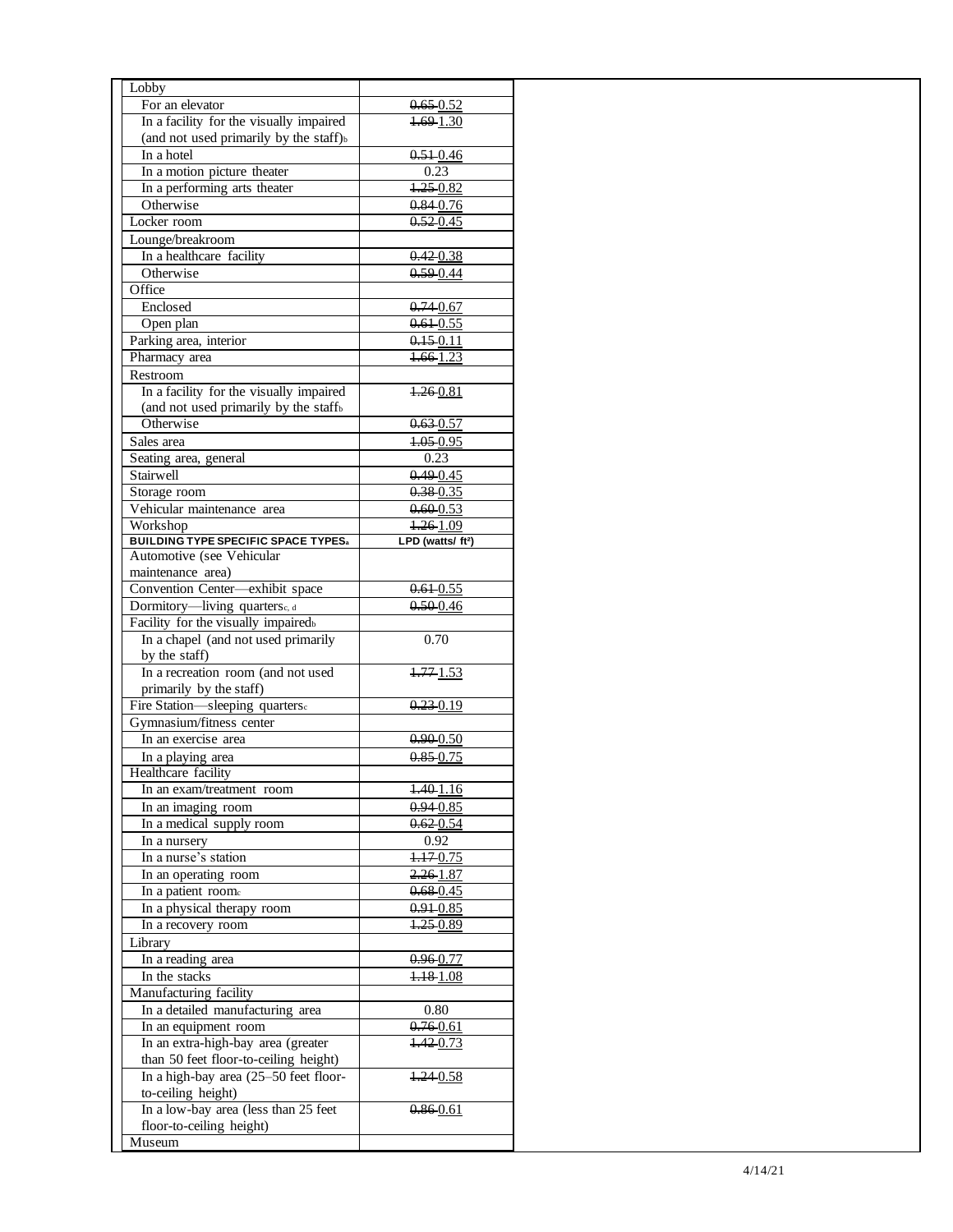| In a general exhibition area          | 0.31                  |
|---------------------------------------|-----------------------|
| In a restoration room                 | <del>1.10</del> -0.77 |
| Performing arts theater—dressing      | $0.41 - 0.35$         |
| room                                  |                       |
| Post office-sorting area              | 0.760.66              |
| Religious buildings                   |                       |
| In a fellowship hall                  | 0.54 0.42             |
| In a worship/pulpit/choir area        | $0.85 - 0.77$         |
| Retail facilities                     |                       |
| In a dressing/fitting room            | $0.51 - 0.49$         |
| In a mall concourse                   | $0.82\ 0.53$          |
| Sports arena-playing area             |                       |
| For a Class I facilitye               | 2.94 2.26             |
| For a Class II facilityf              | $2.01 - 1.45$         |
| For a Class III facility <sub>s</sub> | 1.30 1.08             |
| For a Class IV facilityh              | $0.86 - 0.72$         |
| Transportation facility               |                       |
| At a terminal ticket counter          | $0.51 - 0.48$         |
| In a baggage/carousel area            | 0.39 0.35             |
| In an airport concourse               | $0.25 - 0.22$         |
| Warehouse-storage area                |                       |
| For medium to bulky, palletized       | $0.33 - 0.27$         |
| items                                 |                       |
| For smaller, hand-carried items       | $0.69 - 0.60$         |

 *Modify Section 701.4.6.1.1 of the Denver Green Code as shown below:* 

 **701.4.6.1.1 (7.4.6.1.1) Interior Lighting Power Densities (LPDs).** The total connected interior lighting power calculated in accordance with Section C405.3.1 shall be less than 70-75 percent of the total lighting power allowance calculated in accordance with Section C405.3.2.

# **Supporting Information :**

 All proposals must include a written explanation and justification as to how they address physical, environmental, and/or customary characteristics that are specific to the City and County of Denver. The following questions must be answered for a proposalto be considered.

- - Purpose: What does your proposalachieve? This proposal reduces the allowable lighting power in buildings to keep pace with improving efficiency of lighting systems.
- - Reason: Why is your proposalnecessary? The efficiency of lighting systems continues to improve, although values currently in the IECC already assume the use of LED lighting. Improvements in lighting efficiency and in lighting design allow for further reductions in allowable lighting power. Power decreases like these are necessary to Denver to reach its goals for low energy buildings.
- - Substantiation: Why is your proposalvalid? (i.e. technicaljustification) This proposal updates the lighting allowance in the IECC with the values provided in Tables [701.4.6.1A](https://701.4.6.1A) and 701.4.6.1 B of the IgCC. These changes are generally about a 10% reduction, although other percentage changes are proposed in many specific space types. This proposalfurther modifies the DGC which previously required that lighting power be less than 70% of the allowance calculated in the IECC. With the approximately 10% reduction in IECC allowances, modifying the DGC value to 75% still results in a reduction in allowable lighting power compared to the current version.

 **Bibliography and Access to Materials** (as needed when substantiatingmaterialis associated with the amendment proposal):

**Other Regulations Proposed to be Affected** 

 **\*For proposals to delete content from the 2019 Denver Green Code in conjunction with adding it to other mandatory Denver codes and/or regulations, only.** 

Please identify which other mandatory codes or regulations are suggested to be updated (if any) to accept relocated content.

## **Referenced Standards :**

List any new referenced standards that are proposed to be referenced in the code.